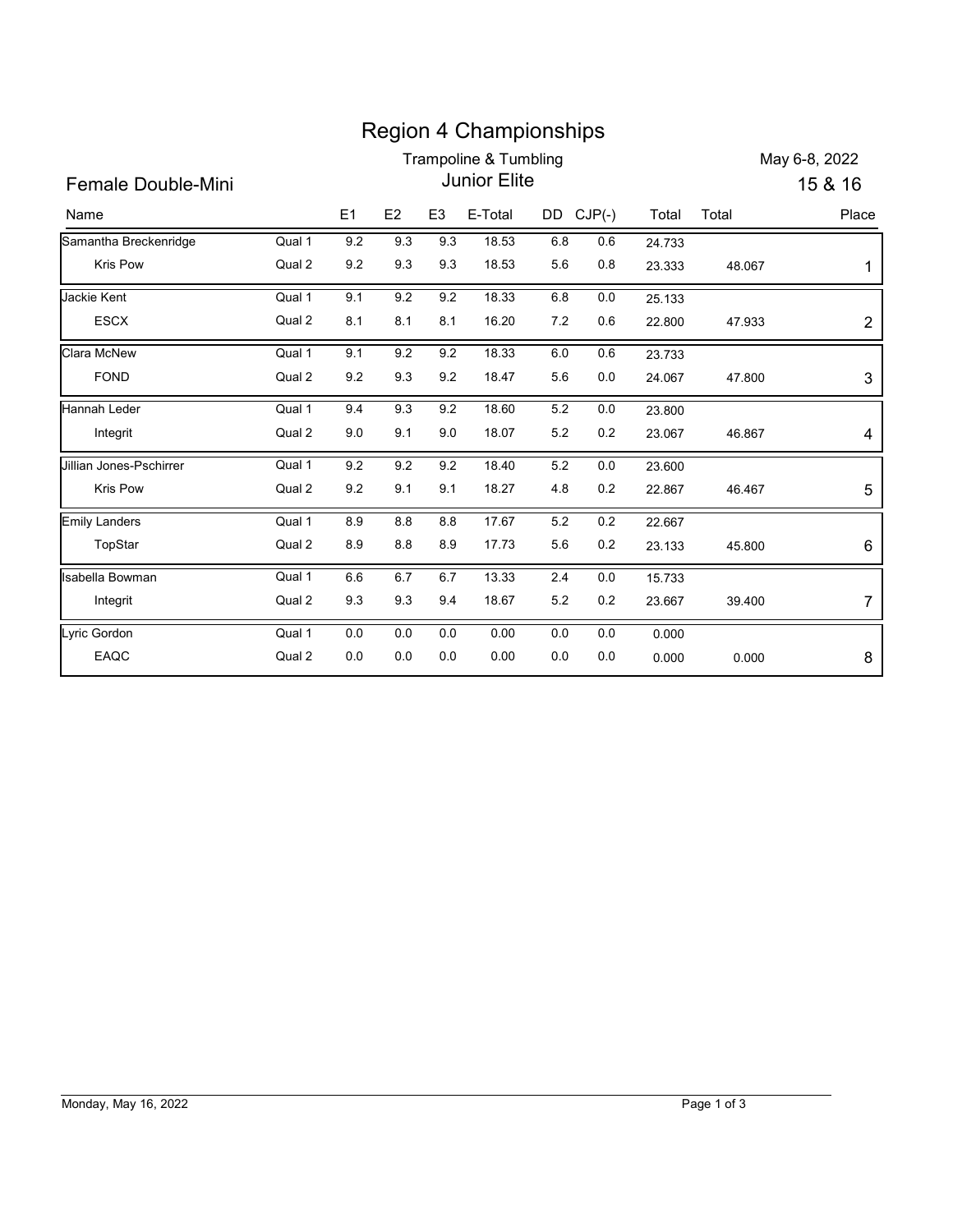|                    |        |                | <b>Region 4 Championships</b> |                |                                             |         |          |        |       |                            |
|--------------------|--------|----------------|-------------------------------|----------------|---------------------------------------------|---------|----------|--------|-------|----------------------------|
| Female Double-Mini |        |                |                               |                | Trampoline & Tumbling<br>Intermediate Elite |         |          |        |       | May 6-8, 2022<br>$17 - 21$ |
| Name               |        | E <sub>1</sub> | E2                            | E <sub>3</sub> | E-Total                                     | DD      | $CJP(-)$ | Total  | Total | Place                      |
| Ellie Barta        | Qual 1 | 8.1            | 8.1                           | 8.1            | 16.20                                       | $5.2\,$ | 1.0      | 20.400 |       |                            |